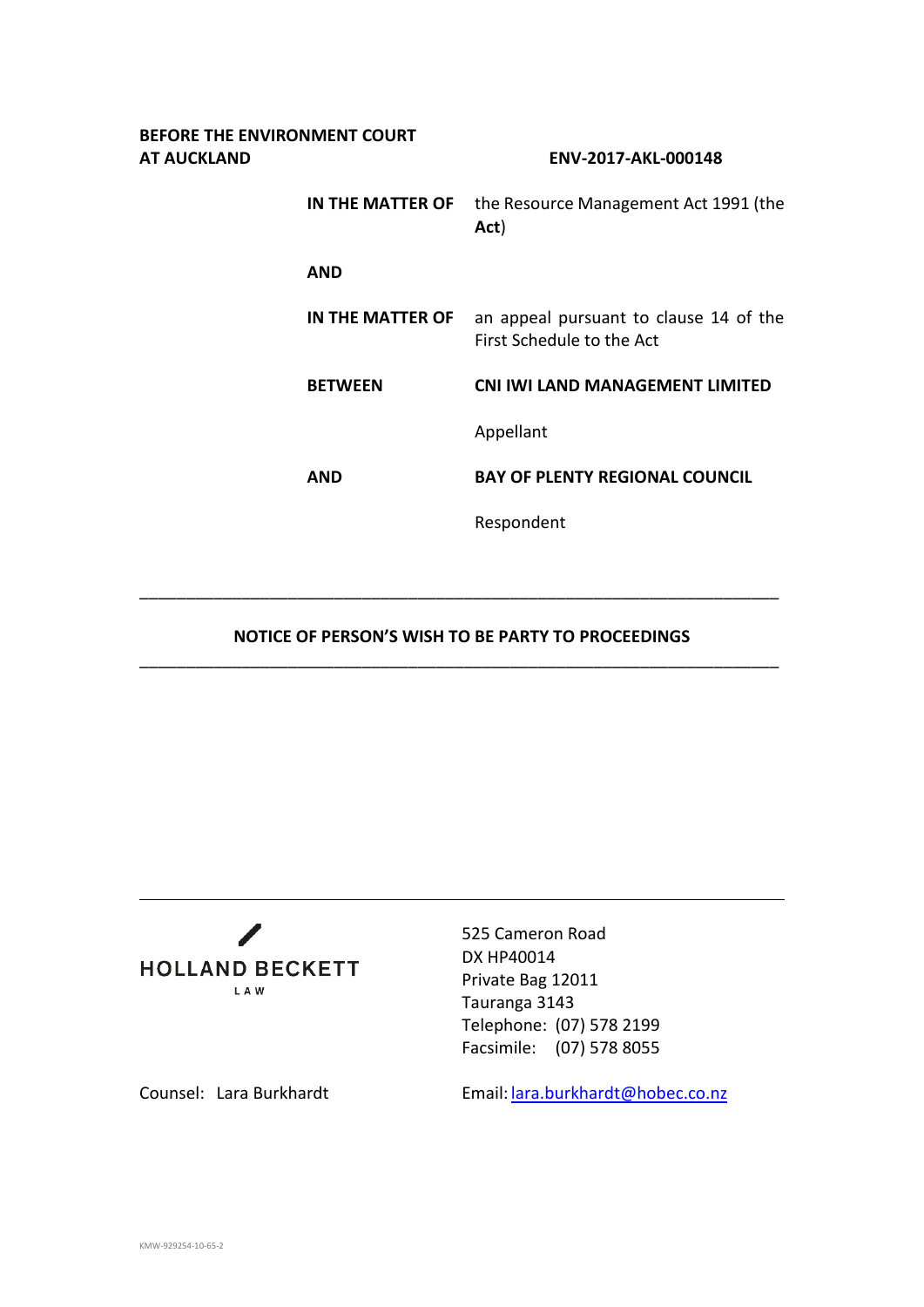- **TO:** The Registrar Environment Court **AUCKLAND**
- 1. **NGATI UENUKUKOPAKO IWI TRUST** (the **Trust**) wishes to be a party to **ENV-2017-AKL-000148 CNI Iwi Land Management Limited v Bay of Plenty Regional Council**, an appeal against decisions on Proposed Plan Change 10 to the Bay of Plenty Regional Land and Water Plan (**Plan Change**).
- 2. The Trust made further submissions on the Plan Change.
- 3. The Trust has an interest in the proceedings that is greater than the interest that the general public has because:
	- (a) The Trust was formed by, and represents, the people of Ngati Uenukukopako Hapu which incorporates Ruamata and Pikirangi Marae.
	- (b) Ngati Uenukukopako has overlapping interests with other Hapu extending from Waingaehe Stream around the lakefront to Te Tumu o te Miromiro Stream, up to the ridge of the Whakapoungakau range, along the ridge to Pukepoto Hill, down from Pukepoto along the Waingaehe Stream back to the lake front.
	- (c) Ngati Uenukukopako, as the father of Whakaue, has customary rights and interests around Rotorua-nui-a-Kahumatamomoe including kaitiaki responsibilities.
	- (d) Ngati Uenukukopako represents 2558 registered beneficiaries as recorded on the Te Pumautanga o Te Arawa beneficiaries list and has a known database of over 5,000 owners of the Whakapoungakau Farm Trust, all of whom whakapapa to Uenukukopako.
- 4. The Trust is not a trade competitor for the purposes of section 308C of the Act.
- 5. The Trust is interested in all of the proceedings.

2